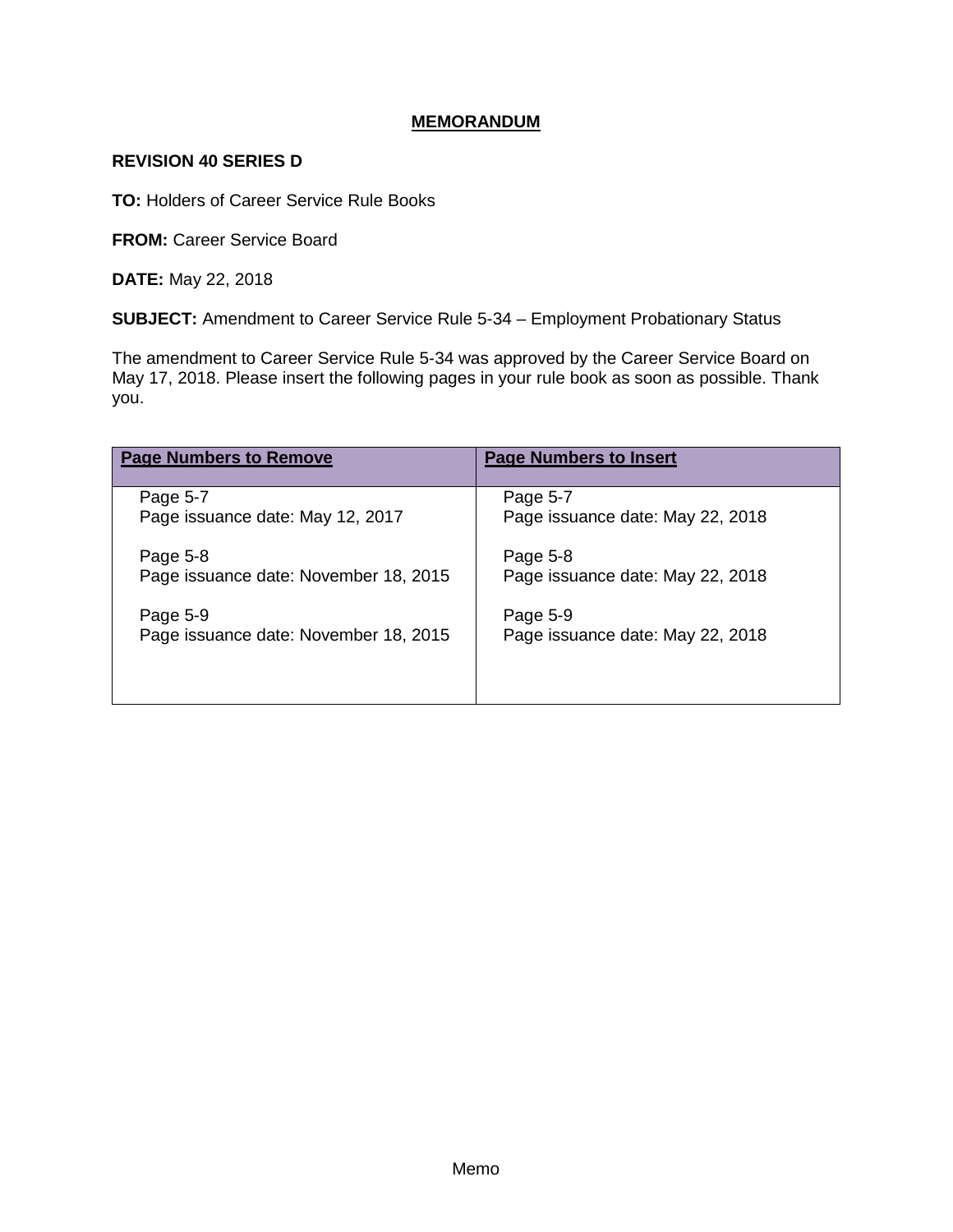B. Duration of employment probation:

Except as provided below, the minimum period of employment probation shall be six (6) months.

- 1. The minimum period of employment probation for employees in Deputy Sheriff and County Court Marshal classifications shall be twelve (12) months.
- 2. The minimum period of employment probation for employees in the Airport Emergency Dispatcher, Emergency Communications Technician, Police Dispatcher, and Staff Probation Officer classifications shall be nine (9) months.
- C. An employee's end of probation date shall be calculated by adding the required amount of months (six, nine or twelve months) to the employee's hire date and subtracting a day.
- D. Required training: (Revised May 22, 2018; Rule Revision Memo 40D)
	- 1. All Career Service employees serving employment probation are required to complete training programs during their probationary period that address the following topics:
		- a. New employee orientation;
		- b. Ethics and public accountability;
		- c. The Respectful Workplace: Employee Edition, which includes workplace violence prevention;
		- d. Sexual harassment prevention;
		- e. STARS Denver City values;
		- f. Workday the City's HR and financial information system;
		- g. Performance management performance reviews and goal setting; and
		- h. Any other training required by the employee's department or agency, the DRMC, and/or applicable Executive Orders, that are clearly communicated to the employee.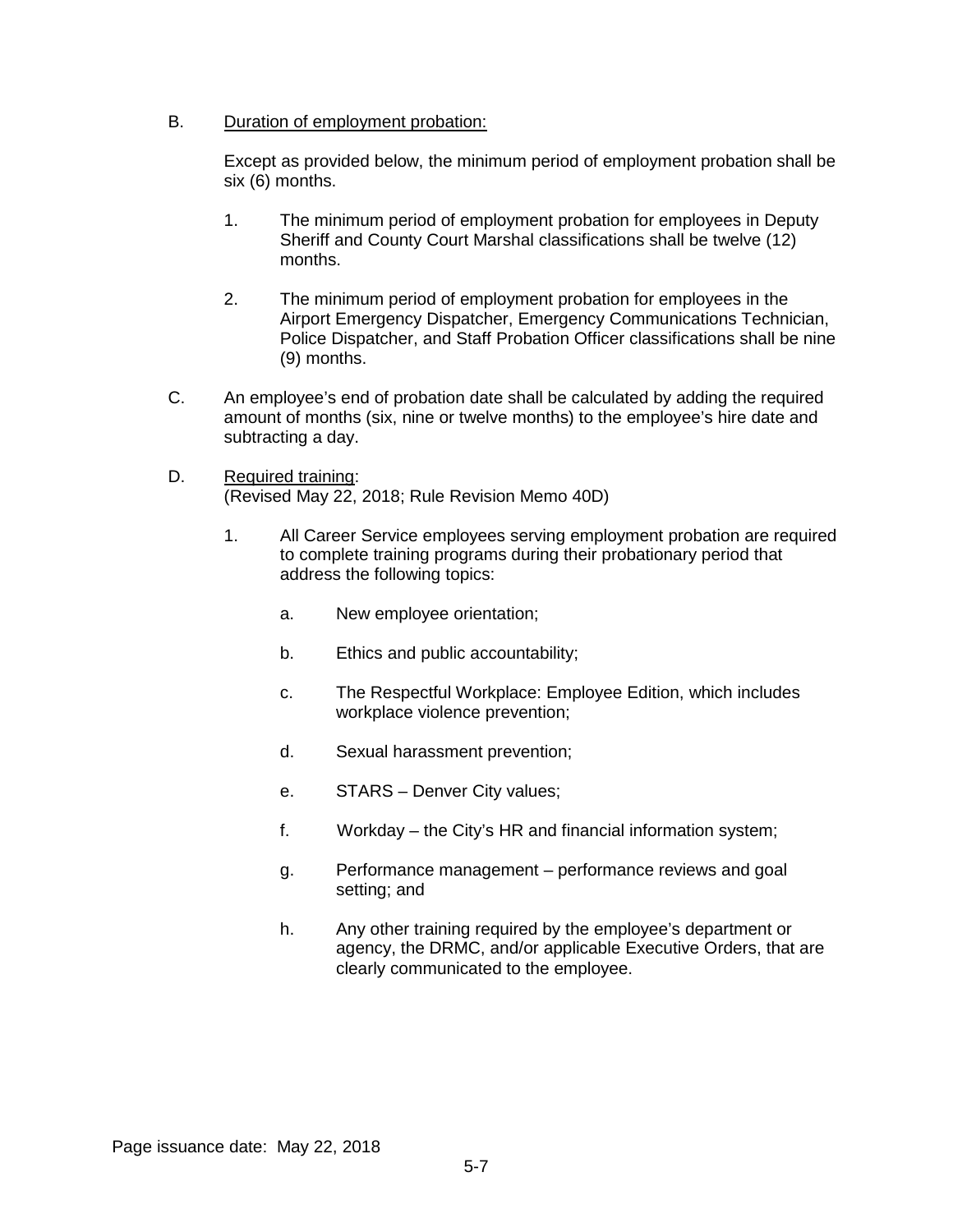- 2. Employees appointed or re-allocated to positions with supervisory or managerial duties are required to complete, in addition to the training listed above, new manager training that addresses the following topics:
	- a. The Respectful Workplace: Manager Edition, which includes workplace violence prevention;
	- b. Employment laws, the Career Service Rules, and discipline;-
	- c. Workday training for those who manage others; and
	- d. KRONOS timekeeping.

Employees who are serving employment probation in a position with supervisory or managerial duties are required to complete the required supervisory training during their probationary period.

Employees who are not serving employment probation, but are appointed or re-allocated into a position with supervisory or managerial duties, must complete the required supervisory training within ninety (90) calendar days of their appointment or re-allocation.

- 3. a. Employees who completed the required training within the three years prior to the effective date of appointment are not required to take that training again.
	- b. All employees will be expected to complete refresher training on certain training topics.
- 4. City departments and agencies are expected to make sure their employees meet the training requirements of this rule.

## E. Extension of employment probation: (Revised May 22, 2018; Rule Revision Memo 40D)

Appointing authorities may extend an employee's employment probation for a period not to exceed an additional six (6) months after the original end of probation date. Notice of the extension shall be given to the employee and received by the OHR prior to the employee's end of probation date. Employment probation for employees in the Aviation Emergency Dispatcher, Emergency Communications Operator, Police Dispatcher, and Staff Probation Officer classifications may only be extended for a period not to exceed an additional three (3) months after the original end of probation date.

- F. End of employment probation: (Revised May 22, 2018; Rule Revision Memo 40D)
	- 1. Supervisors are encouraged to evaluate employee performance and discuss it with the employee during the employment probationary period so that employees are fully informed of their progress.